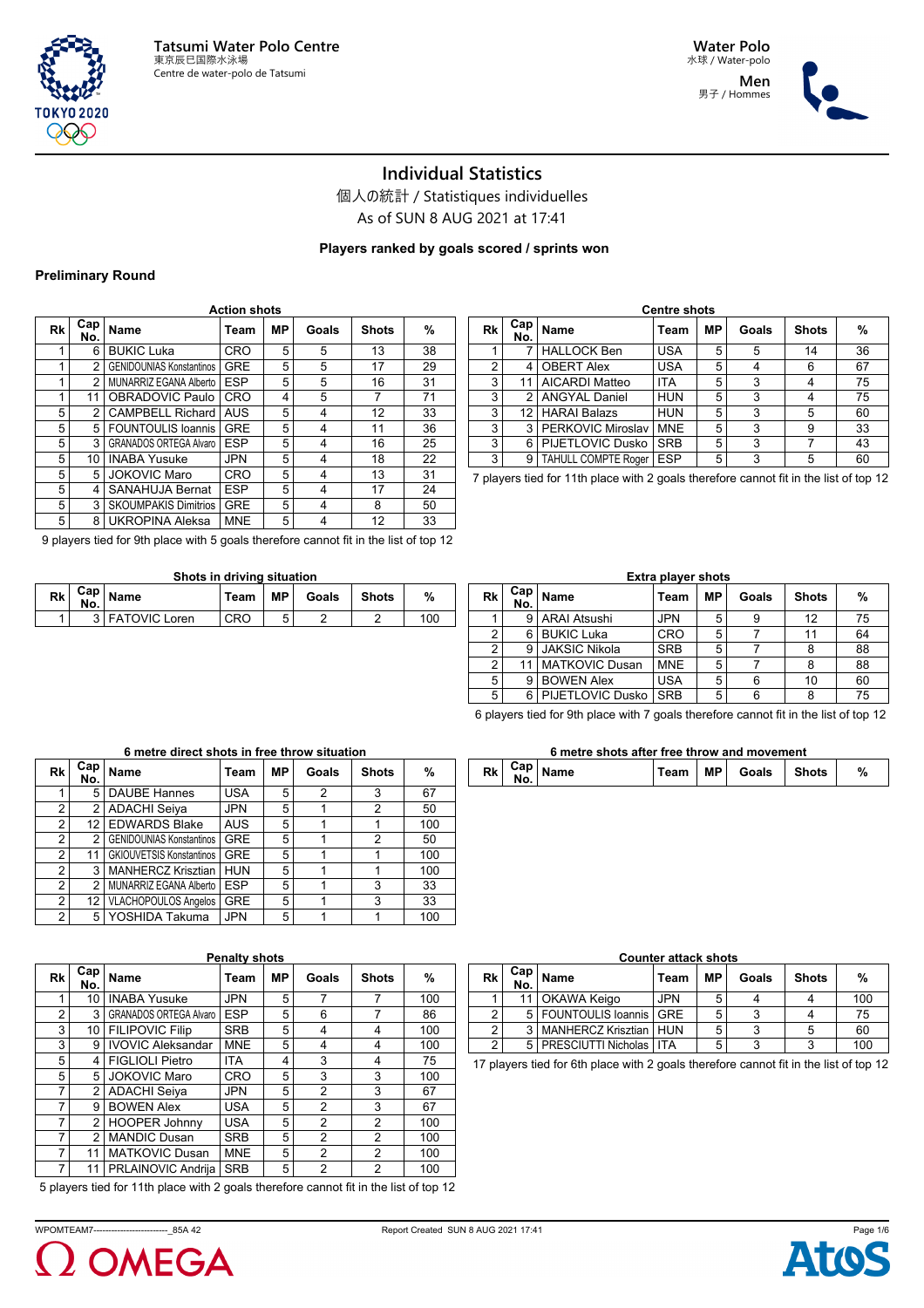

**Water Polo** 水球 / Water-polo **Men** 男子 / Hommes



# **Individual Statistics**

個人の統計 / Statistiques individuelles As of SUN 8 AUG 2021 at 17:41

**Players ranked by goals scored / sprints won**

## **Preliminary Round**

| <b>Corner shots</b> |     |                         |      |    |       |              | <b>Leading sprinters</b> |                |                   |                              |            |           |     |                |     |
|---------------------|-----|-------------------------|------|----|-------|--------------|--------------------------|----------------|-------------------|------------------------------|------------|-----------|-----|----------------|-----|
| Rk l                | No. | .⊣ <sup>Cap</sup> │Name | Team | МP | Goals | <b>Shots</b> | %                        | Rk l           | $Cap \mid$<br>No. | <b>Name</b>                  | Team       | <b>MP</b> | Won | <b>Sprints</b> | %   |
|                     |     |                         |      |    |       |              |                          |                |                   | 2   HOOPER Johnny            | <b>USA</b> | 5         | 14  | 17             | 82  |
|                     |     |                         |      |    |       |              |                          |                |                   | 11   HOWDEN Rhys             | <b>AUS</b> | 5         | 14  | 19             | 74  |
|                     |     |                         |      |    |       |              |                          | 3              |                   | 2   Di FULVIO Francesco      | <b>ITA</b> | 5         | 10  | 11             | 91  |
|                     |     |                         |      |    |       |              |                          | 3              |                   | <b>FAMERA Martin</b>         | <b>ESP</b> | 5         | 10  | 10             | 100 |
|                     |     |                         |      |    |       |              |                          | 5              |                   | 6 BUKIC Luka                 | <b>CRO</b> | 5         | 8   | 11             | 73  |
|                     |     |                         |      |    |       |              |                          | 6              |                   | 3   MANHERCZ Krisztian       | <b>HUN</b> | 5         | 5   |                | 71  |
|                     |     |                         |      |    |       |              |                          | $6 \mid$       |                   | RASOVIC Strahinja            | SRB        | 5         | 5   | 11             | 45  |
|                     |     |                         |      |    |       |              |                          | 8              |                   | 2 BRGULJAN Drasko            | <b>MNE</b> | 5         | 4   | 12             | 33  |
|                     |     |                         |      |    |       |              |                          | 8              |                   | 4   FIGLIOLI Pietro          | ITA.       | 4         | 4   | 5              | 80  |
|                     |     |                         |      |    |       |              |                          | 8              |                   | 9   MILOS Lovre              | <b>CRO</b> | 5         | 4   | 9              | 44  |
|                     |     |                         |      |    |       |              |                          | 8              |                   | 6   PAPANASTASIOU Alexandros | <b>GRE</b> | 5         | 4   | 8              | 50  |
|                     |     |                         |      |    |       |              |                          | 8 <sup>1</sup> |                   | 4 ZALANKI Gergo              | <b>HUN</b> | 5         | 4   | 6              | 67  |
|                     |     |                         |      |    |       |              |                          |                |                   |                              |            |           |     |                |     |





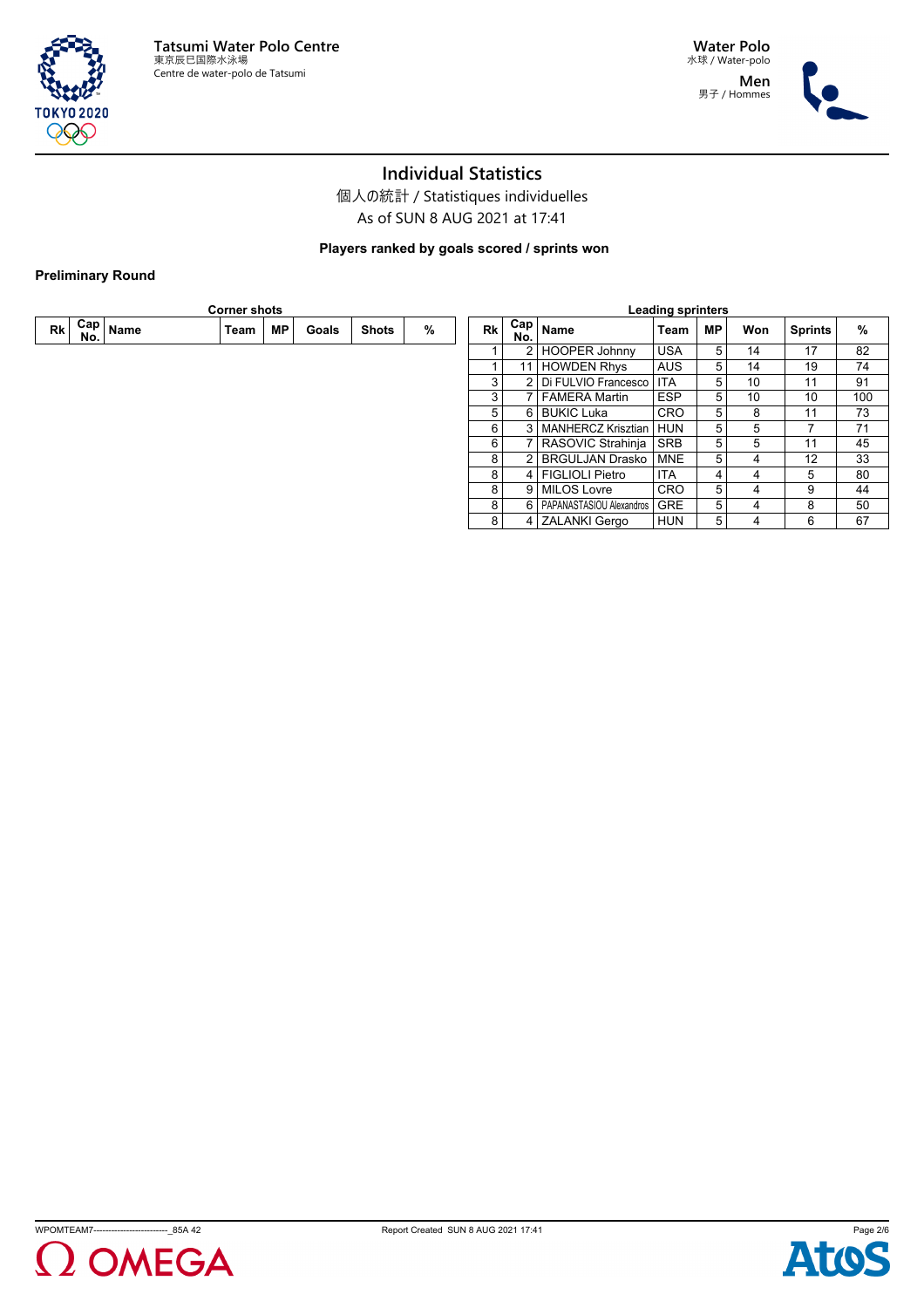

**Men** 男子 / Hommes



# **Individual Statistics**

個人の統計 / Statistiques individuelles

As of SUN 8 AUG 2021 at 17:41

**Players ranked by goals scored / sprints won**

### **Finals**

| Rk | Cap <sub>1</sub><br>No. | Name                            | Team       | <b>MP</b> | Goals | <b>Shots</b> | %  |
|----|-------------------------|---------------------------------|------------|-----------|-------|--------------|----|
|    | 2                       | Di FULVIO Francesco             | <b>ITA</b> | 3         |       | 8            | 50 |
|    | 10                      | <b>FILIPOVIC Filip</b>          | <b>SRB</b> | 3         | 4     | 5            | 80 |
|    | 9                       | <b>IVOVIC Aleksandar</b>        | <b>MNE</b> | 3         |       | 8            | 50 |
|    | 10                      | <b>VARGA Denes</b>              | <b>HUN</b> | 3         | 4     | 11           | 36 |
|    | 6                       | <b>VELOTTO Alessandro</b>       | <b>ITA</b> | 3         | 4     |              | 57 |
| 6  | $\mathfrak{p}$          | <b>BRGULJAN Drasko</b>          | <b>MNE</b> | 3         | 3     | 9            | 33 |
| 6  | 5                       | <b>FOUNTOULIS loannis</b>       | <b>GRE</b> | 3         | 3     | 13           | 23 |
| 6  | 2                       | <b>GENIDOUNIAS Konstantinos</b> | <b>GRE</b> | 3         | 3     | 16           | 19 |
| 6  |                         | <b>VUKICEVIC Ante</b>           | <b>CRO</b> | 3         | 3     | 9            | 33 |

9 players tied for 9th place with 5 goals therefore cannot fit in the list of top 12

| Shots in driving situation |  |  |
|----------------------------|--|--|
|                            |  |  |

| Rk | Cap<br>No. | <b>Name</b>                     | Team       | МP | Goals | <b>Shots</b> | %   |
|----|------------|---------------------------------|------------|----|-------|--------------|-----|
|    |            | 5 JOKOVIC Maro                  | CRO        | ົ  |       |              | 67  |
|    | 12 I       | <b>BUSTOS SANCHEZ Aleiandro</b> | <b>ESP</b> | ◠  |       |              | 100 |
| ◠  |            | 6   POPADIC Vlado               | <b>MNE</b> | ົ  |       |              | 100 |
| ົ  |            | RASOVIC Strahinja               | <b>SRB</b> | ົ  |       |              | 50  |
|    |            | <b>VUKICEVIC Ante</b>           | CRO        | 3  |       |              | 100 |

| <b>Centre shots</b> |                 |                             |            |                          |       |              |    |  |  |  |  |
|---------------------|-----------------|-----------------------------|------------|--------------------------|-------|--------------|----|--|--|--|--|
| Rk                  | No.             | . ⊢Cap   <sub>Name</sub>    | Team       | МP                       | Goals | <b>Shots</b> | %  |  |  |  |  |
|                     |                 | <b>OBERT Alex</b>           | <b>USA</b> | ◠                        |       |              | 67 |  |  |  |  |
|                     |                 | 3   PERKOVIC Miroslav   MNE |            | $\overline{\phantom{0}}$ |       |              | 29 |  |  |  |  |
|                     | 10 <sub>1</sub> | <b>VRLIC Josip</b>          | CRO        | $\overline{\phantom{0}}$ |       |              | 50 |  |  |  |  |

7 players tied for 11th place with 2 goals therefore cannot fit in the list of top 12

|                | <b>Extra player shots</b> |                                  |            |    |       |              |    |  |  |  |  |  |  |
|----------------|---------------------------|----------------------------------|------------|----|-------|--------------|----|--|--|--|--|--|--|
| Rk             | Cap <sub>1</sub><br>No.   | <b>Name</b>                      | Team       | MР | Goals | <b>Shots</b> | %  |  |  |  |  |  |  |
|                | 3                         | <b>MANHERCZ Krisztian</b>        | <b>HUN</b> | 3  | 8     | 9            | 89 |  |  |  |  |  |  |
| $\overline{2}$ | 2                         | <b>MANDIC Dusan</b>              | <b>SRB</b> | 3  | 6     |              | 86 |  |  |  |  |  |  |
| 3              | 6                         | <b>BUKIC Luka</b>                | CRO        | 3  | 5     | 10           | 50 |  |  |  |  |  |  |
| 4              | 8                         | ARGYROPOULOS KANAKAKIS Stvlianos | <b>GRE</b> | 3  |       |              | 57 |  |  |  |  |  |  |
| 4              | 11                        | <b>GKIOUVETSIS Konstantinos</b>  | <b>GRE</b> | 3  |       | 6            | 67 |  |  |  |  |  |  |
| 4              | 4                         | <b>LONCAR Luka</b>               | CRO        | 3  |       |              | 57 |  |  |  |  |  |  |
| 4              | 11                        | OBRADOVIC Paulo                  | <b>CRO</b> | 3  |       | 5            | 80 |  |  |  |  |  |  |
| 4              | 5                         | <b>VAMOS Marton</b>              | HUN        | 3  |       | 8            | 50 |  |  |  |  |  |  |

6 players tied for 9th place with 7 goals therefore cannot fit in the list of top 12

#### **6 metre shots after free throw and movement**

|  | <b>Shots</b><br>MР<br>Goals<br>DI,<br>%<br>Name<br>m |
|--|------------------------------------------------------|
|--|------------------------------------------------------|

| Rk | Cap i<br>No. | Name                            | Team       | MР | Goals | <b>Shots</b> | %   |
|----|--------------|---------------------------------|------------|----|-------|--------------|-----|
|    |              | 2   Di FULVIO Francesco   ITA   |            | 3  |       |              | 100 |
|    |              | 10   FILIPOVIC Filip            | <b>SRB</b> | 3  |       |              | 50  |
|    |              | GRANADOS ORTEGA Alvaro   ESP    |            | 3  |       |              | 100 |
|    |              | <b>MANHERCZ Krisztian   HUN</b> |            | 3  |       |              | 50  |

**6 metre direct shots in free throw situation**

| Rk             | Cap <sub>1</sub><br>No. | <b>Name</b>                     | Team       | <b>MP</b> | Goals          | <b>Shots</b>   | %   |
|----------------|-------------------------|---------------------------------|------------|-----------|----------------|----------------|-----|
| 1              | 9                       | <b>IVOVIC Aleksandar</b>        | <b>MNE</b> | 3         | 4              | 4              | 100 |
| 2              | $\mathfrak{p}$          | <b>GENIDOUNIAS Konstantinos</b> | <b>GRE</b> | 3         | $\overline{2}$ | $\overline{2}$ | 100 |
| $\overline{2}$ | 2                       | MUNARRIZ EGANA Alberto          | <b>ESP</b> | 3         | 2              | $\overline{2}$ | 100 |
| 4              | 9                       | <b>BOWEN Alex</b>               | <b>USA</b> | 3         |                |                | 100 |
| 4              | 6                       | <b>BUKIC Luka</b>               | <b>CRO</b> | 3         |                |                | 100 |
| 4              | 10                      | <b>FILIPOVIC Filip</b>          | <b>SRB</b> | 3         |                | 2              | 50  |
| 4              | 8                       | <b>JANSIK Szilard</b>           | <b>HUN</b> | 3         |                |                | 100 |
| 4              | 5                       | <b>JOKOVIC Maro</b>             | <b>CRO</b> | 3         |                |                | 100 |
| 4              | 11                      | <b>MATKOVIC Dusan</b>           | <b>MNE</b> | 3         |                |                | 100 |
| 4              | 11                      | PRLAINOVIC Andrija              | <b>SRB</b> | 3         |                |                | 100 |
| 4              | 10                      | <b>STEVENSON Ben</b>            | <b>USA</b> | 3         |                |                | 100 |

5 players tied for 11th place with 2 goals therefore cannot fit in the list of top 12

## **Counter attack shots**

| Rk | Cap <br>No. | <b>Name</b>                 | Team       | MP. | Goals | <b>Shots</b> | %   |
|----|-------------|-----------------------------|------------|-----|-------|--------------|-----|
|    |             | <b>HOOPER Johnny</b>        | <b>USA</b> | 3   | 2     | 3            | 67  |
|    | 9           | <b>IVOVIC Aleksandar</b>    | <b>MNE</b> | 3   | 2     | 3            | 67  |
| 3  | 8           | FERNANDEZ MIRANDA Francisco | <b>ESP</b> | 3   |       | 2            | 50  |
| 3  | 12          | <b>IRVING Max</b>           | <b>USA</b> | 3   |       |              | 100 |
| 3  | 8           | <b>JANSIK Szilard</b>       | <b>HUN</b> | 3   |       | 2            | 50  |
| 3  | 11          | <b>MATKOVIC Dusan</b>       | <b>MNE</b> | 3   |       |              | 100 |
| 3  | 9           | <b>MILOS Lovre</b>          | <b>CRO</b> | 3   |       | 2            | 50  |
| 3  | 2           | MUNARRIZ EGANA Alberto      | <b>ESP</b> | 3   |       |              | 100 |
| 3  |             | <b>VUKICEVIC Ante</b>       | <b>CRO</b> | 3   |       |              | 100 |

17 players tied for 6th place with 2 goals therefore cannot fit in the list of top 12



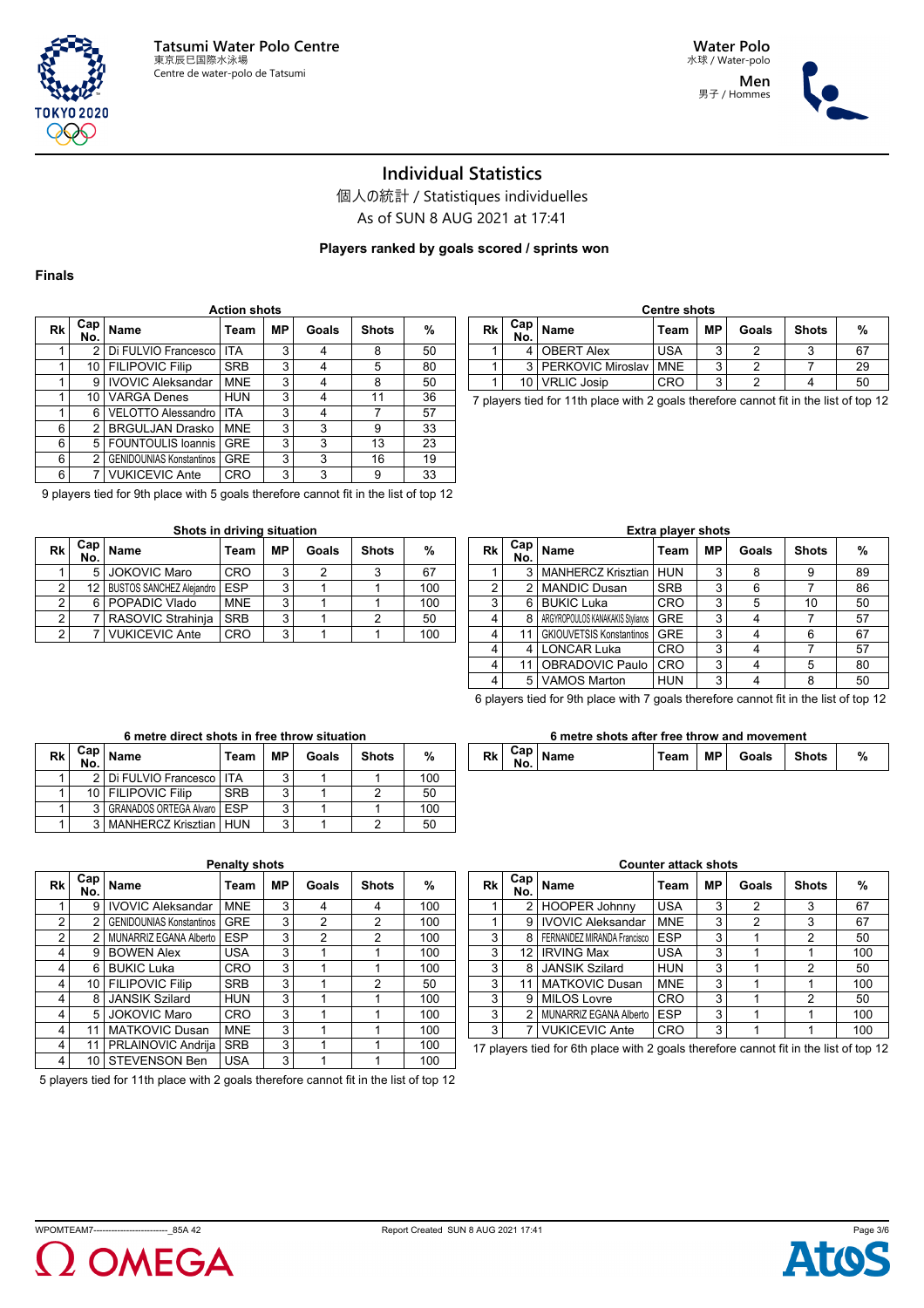



# **Individual Statistics**

個人の統計 / Statistiques individuelles As of SUN 8 AUG 2021 at 17:41

**Players ranked by goals scored / sprints won**

**Finals**

|    | <b>Corner shots</b> |                          |      |    |       |              |   |                                       | <b>Leading sprinters</b> |                              |            |                |                |                   |     |
|----|---------------------|--------------------------|------|----|-------|--------------|---|---------------------------------------|--------------------------|------------------------------|------------|----------------|----------------|-------------------|-----|
| Rk | No.                 | ⊶ ⊢Cap   <sub>Name</sub> | Team | МP | Goals | <b>Shots</b> | % | ⊶ ⊢Cap   <sub>Name</sub><br>Rk<br>No. |                          | Team                         | <b>MP</b>  | Won            | <b>Sprints</b> | $\%$              |     |
|    |                     |                          |      |    |       |              |   |                                       |                          | 2   HOOPER Johnny            | <b>USA</b> | 3              | 8              | $12 \overline{ }$ | 67  |
|    |                     |                          |      |    |       |              |   |                                       |                          | 7   FAMERA Martin            | <b>ESP</b> | 3              |                | 9                 | 78  |
|    |                     |                          |      |    |       |              |   |                                       |                          | 6   PAPANASTASIOU Alexandros | <b>GRE</b> | 3              |                | 9                 | 78  |
|    |                     |                          |      |    |       |              |   |                                       |                          | 6 BUKIC Luka                 | <b>CRO</b> | 3              |                |                   | 71  |
|    |                     |                          |      |    |       |              |   | 5                                     |                          | 2 BRGULJAN Drasko            | ' MNE      | 3              | 3              | 8                 | 38  |
|    |                     |                          |      |    |       |              |   | 5                                     |                          | 2   Di FULVIO Francesco      | <b>ITA</b> | 3              | 3              |                   | 43  |
|    |                     |                          |      |    |       |              |   | 5                                     |                          | 4   FIGLIOLI Pietro          | <b>ITA</b> | 3              | 3              | 3                 | 100 |
|    |                     |                          |      |    |       |              |   | 5                                     |                          | 7   RASOVIC Strahinja        | <b>SRB</b> | 3              | 3              | 8                 | 38  |
|    |                     |                          |      |    |       |              |   | 9                                     |                          | 9   MILOS Lovre              | <b>CRO</b> | 3 <sub>1</sub> |                | 5                 | 40  |





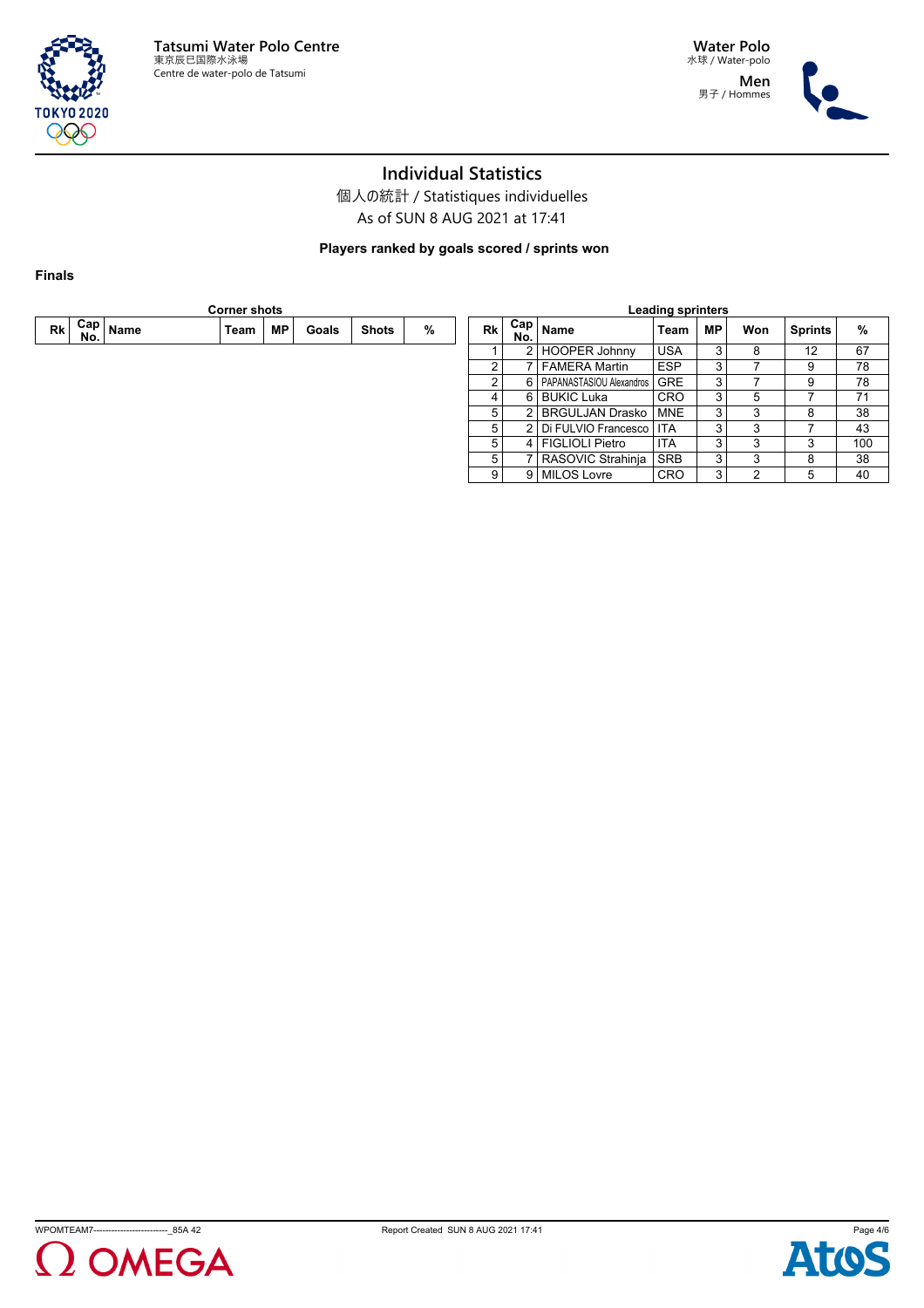

**Rk Cap**

男子 / Hommes



# **Individual Statistics**

個人の統計 / Statistiques individuelles As of SUN 8 AUG 2021 at 17:41

## **Players ranked by goals scored / sprints won**

#### **Overall (Preliminary Round + Finals)**

|    | <b>Action shots</b> |                                 |            |     |       |              |    |  |  |  |  |  |
|----|---------------------|---------------------------------|------------|-----|-------|--------------|----|--|--|--|--|--|
| Rk | Cap<br>No.          | <b>Name</b>                     | Team       | MP. | Goals | <b>Shots</b> | %  |  |  |  |  |  |
|    | $\mathfrak{p}$      | <b>GENIDOUNIAS Konstantinos</b> | <b>GRE</b> | 8   | 8     | 33           | 24 |  |  |  |  |  |
| 2  | 2                   | Di FULVIO Francesco             | <b>ITA</b> | 8   |       | 22           | 32 |  |  |  |  |  |
| 2  | 5                   | <b>FOUNTOULIS Ioannis</b>       | <b>GRE</b> | 8   |       | 24           | 29 |  |  |  |  |  |
| 2  | 9                   | <b>IVOVIC Aleksandar</b>        | <b>MNE</b> | 8   |       | 16           | 44 |  |  |  |  |  |
| 5  | $\mathfrak{p}$      | <b>BRGULJAN Drasko</b>          | <b>MNE</b> | 8   | 6     | 21           | 29 |  |  |  |  |  |
| 5  | 6                   | <b>BUKIC Luka</b>               | <b>CRO</b> | 8   | 6     | 17           | 35 |  |  |  |  |  |
| 5  | 10                  | <b>FILIPOVIC Filip</b>          | <b>SRB</b> | 8   | 6     | 11           | 55 |  |  |  |  |  |
| 5  | 10                  | <b>VARGA Denes</b>              | <b>HUN</b> | 7   | 6     | 22           | 27 |  |  |  |  |  |

9 players tied for 9th place with 5 goals therefore cannot fit in the list of top 12

**Shots in driving situation**

**No. Name Team MP Goals Shots %** 1 3 FATOVIC Loren CRO 8 2 2 100 1 5 JOKOVIC Maro CRO 8 2 3 67

| Rk | Cap!<br>No. | Name                             | Team       | МP | Goals | <b>Shots</b> | %  |
|----|-------------|----------------------------------|------------|----|-------|--------------|----|
| 1  | 4           | <b>OBERT Alex</b>                | <b>USA</b> | 8  | 6     | 9            | 67 |
| 2  |             | <b>HALLOCK Ben</b>               | <b>USA</b> | 8  | 5     | 15           | 33 |
| 2  | 3           | PERKOVIC Miroslav                | <b>MNE</b> | 8  | 5     | 16           | 31 |
| 4  | 11          | <b>AICARDI Matteo</b>            | <b>ITA</b> | 8  | 4     | 5            | 80 |
| 4  | 2           | <b>ANGYAL Daniel</b>             | <b>HUN</b> | 8  | 4     | 5            | 80 |
| 4  | 6           | PIJETLOVIC Dusko                 | <b>SRB</b> | 8  | 4     | 11           | 36 |
| 4  | 9           | <b>TAHULL COMPTE Roger</b>       | <b>ESP</b> | 8  | 4     | 8            | 50 |
| 4  | 10          | <b>VRLIC Josip</b>               | <b>CRO</b> | 8  | 4     | 6            | 67 |
| 9  | 10          | <b>BODEGAS Michael Alexandre</b> | <b>ITA</b> | 8  | 3     | 6            | 50 |
| 9  | 12          | <b>HARAI Balazs</b>              | <b>HUN</b> | 8  | 3     | 6            | 50 |

7 players tied for 11th place with 2 goals therefore cannot fit in the list of top 12

|    | <b>Extra player shots</b> |                                  |            |    |       |              |    |  |  |  |  |  |
|----|---------------------------|----------------------------------|------------|----|-------|--------------|----|--|--|--|--|--|
| Rk | Cap<br>No.                | <b>Name</b>                      | Team       | МP | Goals | <b>Shots</b> | %  |  |  |  |  |  |
|    | 6                         | <b>BUKIC Luka</b>                | CRO        | 8  | 12    | 21           | 57 |  |  |  |  |  |
| ◢  | 3                         | <b>MANHERCZ Krisztian</b>        | <b>HUN</b> | 8  | 12    | 19           | 63 |  |  |  |  |  |
| 3  | 9                         | <b>JAKSIC Nikola</b>             | <b>SRB</b> | 8  | 10    | 11           | 91 |  |  |  |  |  |
| 3  | $\mathfrak{p}$            | <b>MANDIC Dusan</b>              | <b>SRB</b> | 8  | 10    | 13           | 77 |  |  |  |  |  |
| 5  | 9                         | <b>ARAI Atsushi</b>              | <b>JPN</b> | 5  | 9     | 12           | 75 |  |  |  |  |  |
| 5  | 8                         | ARGYROPOULOS KANAKAKIS Stvlianos | <b>GRE</b> | 8  | 9     | 15           | 60 |  |  |  |  |  |
| 5  | 9                         | <b>BOWEN Alex</b>                | <b>USA</b> | 8  | 9     | 16           | 56 |  |  |  |  |  |
| 8  | 5                         | <b>VAMOS Marton</b>              | <b>HUN</b> | 8  | 8     | 14           | 57 |  |  |  |  |  |
|    |                           |                                  |            |    |       |              |    |  |  |  |  |  |

6 players tied for 9th place with 7 goals therefore cannot fit in the list of top 12

#### **Rk Cap No. Name Team MP Goals Shots %** 1 5 DAUBE Hannes USA 8 2 3 67 1 3 MANHERCZ Krisztian HUN 8 2 3 67 3 2 ADACHI Seiya JPN 5 1 2 50  $3$  2 Di FULVIO Francesco | ITA | 8 | 1 | 7 | 14 3 12 EDWARDS Blake AUS 5 1 1 1 100 3 10 FILIPOVIC Filip SRB 8 1 2 50 3 2 GENIDOUNIAS Konstantinos GRE 8 1 2 50 3 11 GKIOUVETSIS Konstantinos GRE 8 1 1 1 100 3 3 GRANADOS ORTEGA Alvaro ESP 8 1 1 1 100 3 2 MUNARRIZ EGANA Alberto ESP 8 1 3 33 3 12 VLACHOPOULOS Angelos GRE 8 1 3 33 3 5 YOSHIDA Takuma JPN 5 1 1 1 100

#### **6 metre direct shots in free throw situation**

| 6 metre shots after free throw and movement |  |                                                    |  |  |                           |  |   |  |  |  |  |
|---------------------------------------------|--|----------------------------------------------------|--|--|---------------------------|--|---|--|--|--|--|
|                                             |  | $Rk \begin{bmatrix} Cap \\ No. \end{bmatrix}$ Name |  |  | Team   MP   Goals   Shots |  | % |  |  |  |  |

**Counter attack shots**

**No. Name Team MP Goals Shots %** 1 11 OKAWA Keigo JPN 5 4 4 100<br>2 5 FOUNTOULIS Ioannis GRE 8 3 4 75 5 FOUNTOULIS Ioannis GRE 8 3 4 2 9 IVOVIC Aleksandar MNE 8 3 4 75 2 3 MANHERCZ Krisztian HUN 8 3 6 50 2 5 PRESCIUTTI Nicholas ITA 8 3 3 3 100 17 players tied for 6th place with 2 goals therefore cannot fit in the list of top 12

| <b>Penalty shots</b> |                         |                                 |            |    |       |              |     |  |  |  |  |
|----------------------|-------------------------|---------------------------------|------------|----|-------|--------------|-----|--|--|--|--|
| Rk                   | Cap <sub>1</sub><br>No. | Name                            | Team       | МP | Goals | <b>Shots</b> | %   |  |  |  |  |
| 4                    | 9                       | <b>IVOVIC Aleksandar</b>        | <b>MNE</b> | 8  | 8     | 8            | 100 |  |  |  |  |
| 2                    | 10                      | <b>INABA Yusuke</b>             | <b>JPN</b> | 5  |       |              | 100 |  |  |  |  |
| 3                    | 3                       | <b>GRANADOS ORTEGA Alvaro</b>   | <b>ESP</b> | 8  | 6     |              | 86  |  |  |  |  |
| 4                    | 10                      | <b>FILIPOVIC Filip</b>          | <b>SRB</b> | 8  | 5     | 6            | 83  |  |  |  |  |
| 5                    | 5                       | <b>JOKOVIC Maro</b>             | CRO        | 8  | 4     | 4            | 100 |  |  |  |  |
| 6                    | 9                       | <b>BOWEN Alex</b>               | <b>USA</b> | 8  | 3     | 4            | 75  |  |  |  |  |
| 6                    | 4                       | <b>FIGLIOLI Pietro</b>          | ITA        | 7  | 3     | 4            | 75  |  |  |  |  |
| 6                    | $\mathfrak{p}$          | <b>GENIDOUNIAS Konstantinos</b> | <b>GRE</b> | 8  | 3     | 3            | 100 |  |  |  |  |
| 6                    | 11                      | <b>MATKOVIC Dusan</b>           | <b>MNE</b> | 8  | 3     | 3            | 100 |  |  |  |  |
| 6                    | 11                      | PRLAINOVIC Andrija              | <b>SRB</b> | 8  | 3     | 3            | 100 |  |  |  |  |

5 players tied for 11th place with 2 goals therefore cannot fit in the list of top 12

WPOMTEAM7-------------------------\_85A 42 Report Created SUN 8 AUG 2021 17:41



**Rk Cap**